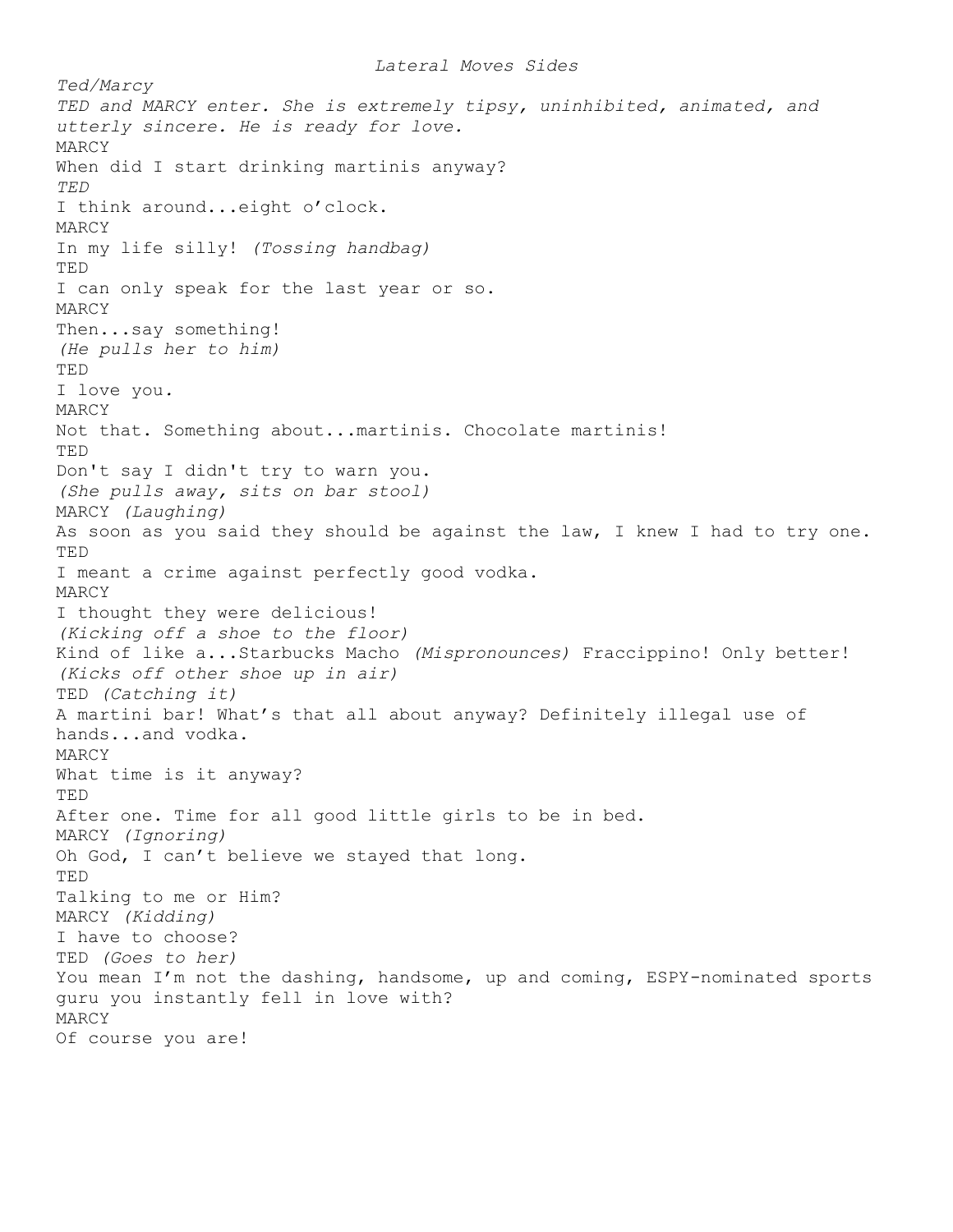## CHARLES/LOTTIE

LOTTIE You should be thankful you can be on your own again. CHARLES "My own" is not what I planned to be on. LOTTIE I know. I'm going to miss that little bungalow at the end of the drive. Taking care of you there was.... CHARLES So Nurse Jenson, by any chance would you be up to, uh, featherin' another nest somewhere? LOTTIE You're not suggesting that musty old crab shack of yours! CHARLES Never crossed my mind! I was thinkin' more along the likes of a nice cozy little cottage. LOTTIE By chance, would it be blue with white shutters, a red brick walkway, and close to the East Chop lighthouse? CHARLIE I've always dreamed that someday I'd be so close to the water I could put my traps right out the front door. LOTTIE Well...I quess we could give my place a try. CHARLES That's my girl! *(He takes out a key and locks door)*  Let's lock up here and get on down to the guest house. We'll finish up on the bed and...uh...you know what I mean. LOTTIE No need to rush. My place is neat and squeaky clean. All it needs is a little love. *(Kiss) (He puts key under window sill and they exit)*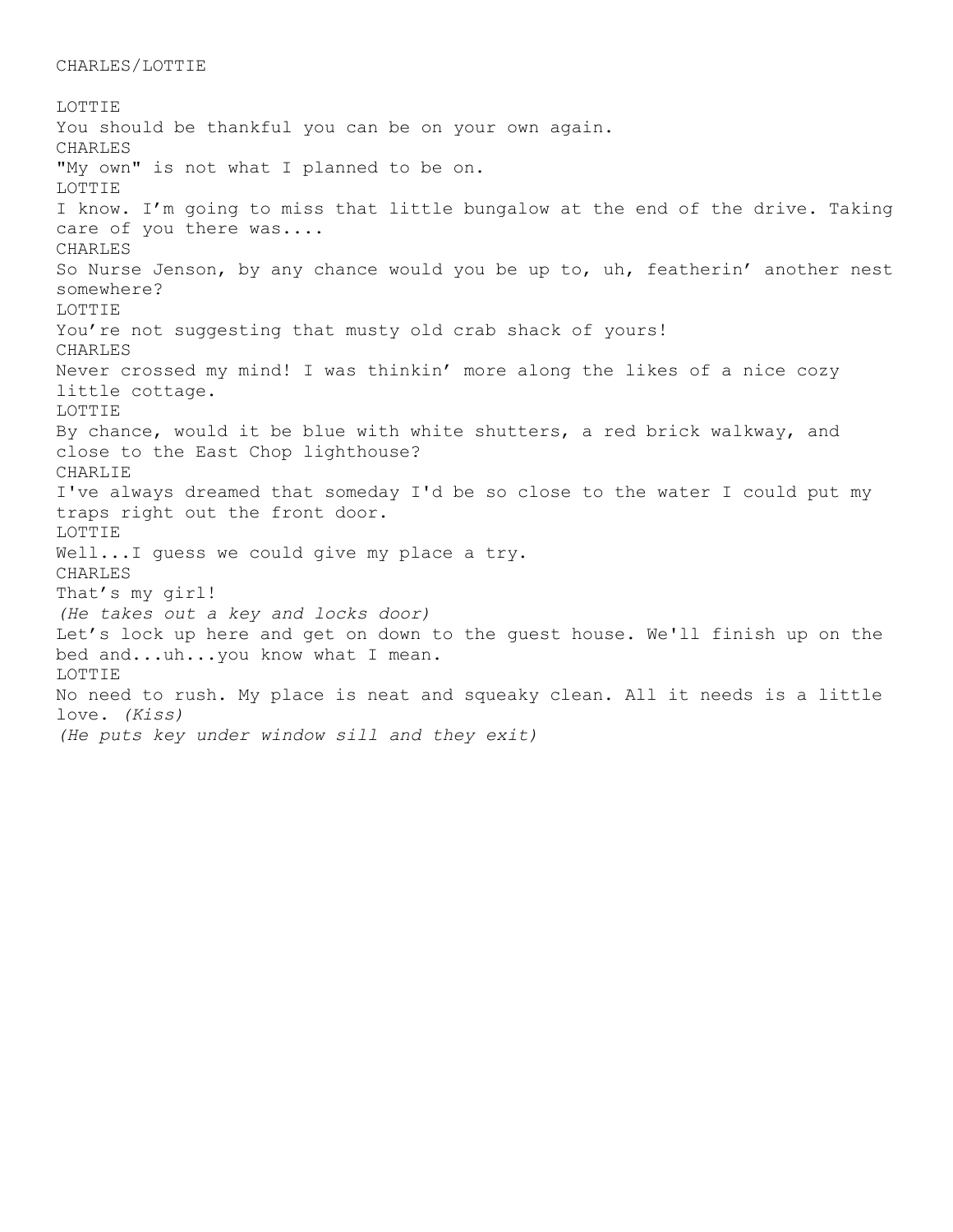```
SCOTT/LAUREN
```
SCOTT I like your place. It's very...quaint. LAUREN You're right, it is small. You'll get used to it. SCOTT I'm serious. This room is fit for royalty! Dime bounced right off the silk sheets. LAUREN The only thing regal in there is the size of the mattress. SCOTT And I was starting to feel like that 'special friend'. Do you bring them up often? LAUREN Only the occasional buff, tan, twenty-something beach boy. SCOTT Ah, but it takes a mature man to appreciate the finer things. And silk sheets is one of them. LAUREN Strictly against beach rules. SCOTT You? Rules? LAUREN Case in point. You'll find a Tupperware tray for deviled eggs, a broken corkscrew, and nothing else remotely useful in my kitchen. And no silk sheets. *(He comes out)*  SCOTT Far be it from me to contradict a lady about her bed clothes. On her, or the bed. LAUREN Bed clothes. That's kind of old fashioned isn't it? SCOTT According to my daughter, that's what I am. Only in more pointed terms. LAUREN Luckily, my children only pretend at times that I'm not their real mother. *(SCOTT looks out to bay and picks up binoculars)*  SCOTT Oh boy, look at that would you! A three-masted schooner. Beautiful! Nice name. *The Naked Lady.*  LAUREN They've been anchoring here for the last few summers. Takes my breath away just looking at it. SCOTT Hmmm, looks like all aboard are in the all together. Taking the name seriously. Look for yourself. *(He hands binoculars to her)*  LAUREN Are you sure? I don't see a soul. SCOTT Probably went inside. Too hot to be out this time of day.